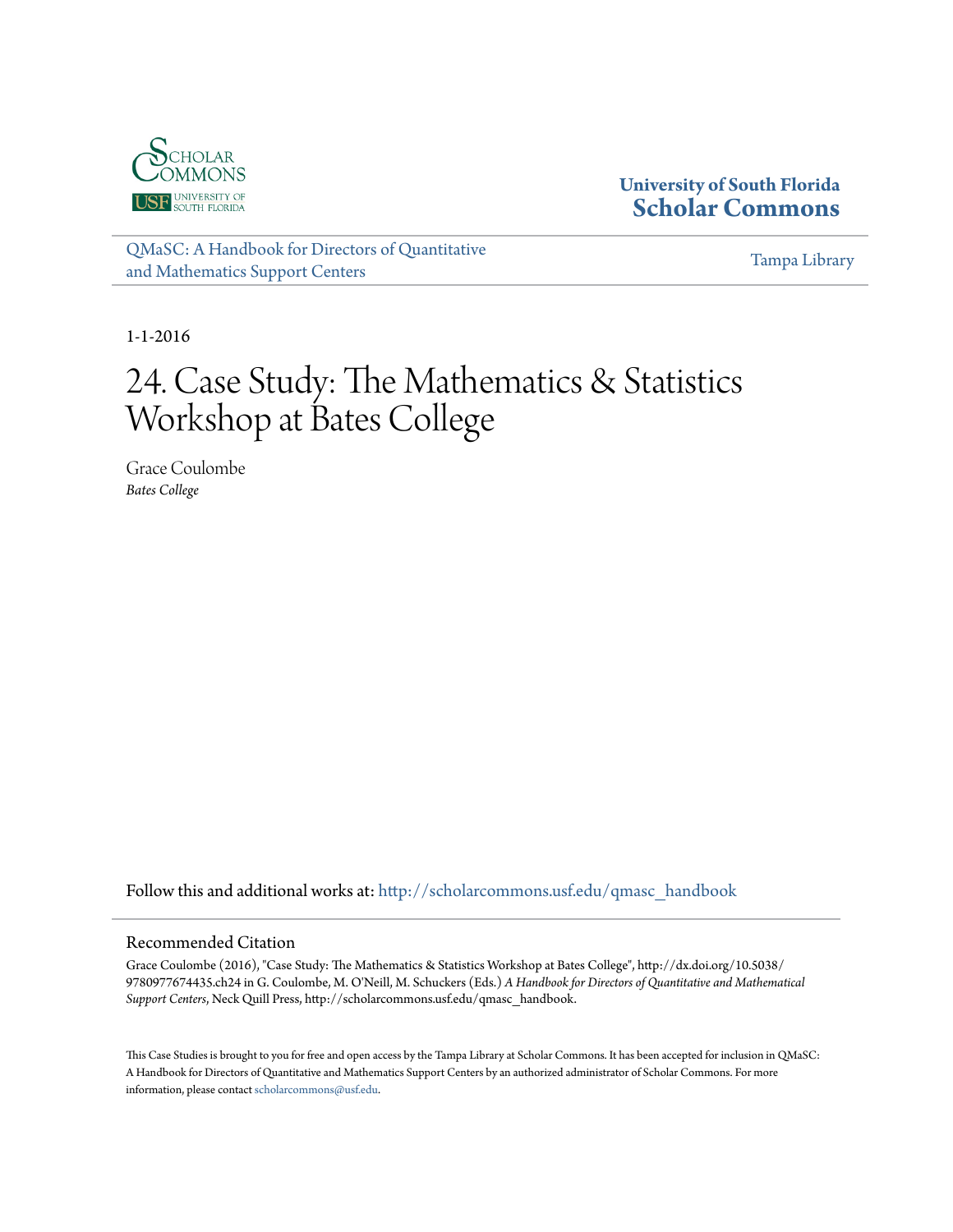## Case Study: The Mathematics & Statistics Workshop at Bates College

 $\odot$  Grace Coulombe, Bates College

## 1 Introduction

Bates College is a private, four-year liberal arts college with approximately 1700 students, located in Lewiston, Maine. In the early 1990s, several faculty members recognized the increasing importance of quantitative approaches as an essential part of the intellectual life of the college. Furthermore, they acknowledged the need to provide support for students underprepared to succeed in the natural sciences. As a consequence, the Mathematics and Statistics Workshop (MSW) was created in 2000. Long before the creation of the Workshop, students at Bates were required to satisfy a one course quantitative requirement—a "q-course." It was only with the creation of the MSW that the college endeavored to fully support students in completing that requirement. Therefore, from the outset, the intent was to create a center that would "enable all Bates students, starting from their individual backgrounds, to develop, build on, and take responsibility for their own quantitative skills and understanding." [1] The Math Workshop was aptly named to mirror that of the pre-existing Writing Workshop, which had enjoyed nearly 20 years of successful service to the college prior to the creation of the MSW.

The continuing mission of the Math Workshop is to increase learning in mathematics and quantitative literacy by teaching and tutoring Bates students, as well as supporting the faculty

Suggested Citation: Grace Coulombe (2016), "Case Study: The Mathematics & Statistics Workshop at Bates College", <http://dx.doi.org/10.5038/9780977674435.ch24> in G. Coulombe, M. O'Neill, M. Schuckers (Eds.) A Handbook for Directors of Quantitative and Mathematical Support Centers, Neck Quill Press, [http:](http://scholarcommons.usf.edu/qmasc_handbook) [//scholarcommons.usf.edu/qmasc\\_handbook](http://scholarcommons.usf.edu/qmasc_handbook).

This material is based upon work supported, in part, by the National Science Foundation under Grant DUE-1255945. Any opinions, findings, and conclusions or recommendations expressed in this material are those of the author(s) and do not necessarily reflect the views of the National Science Foundation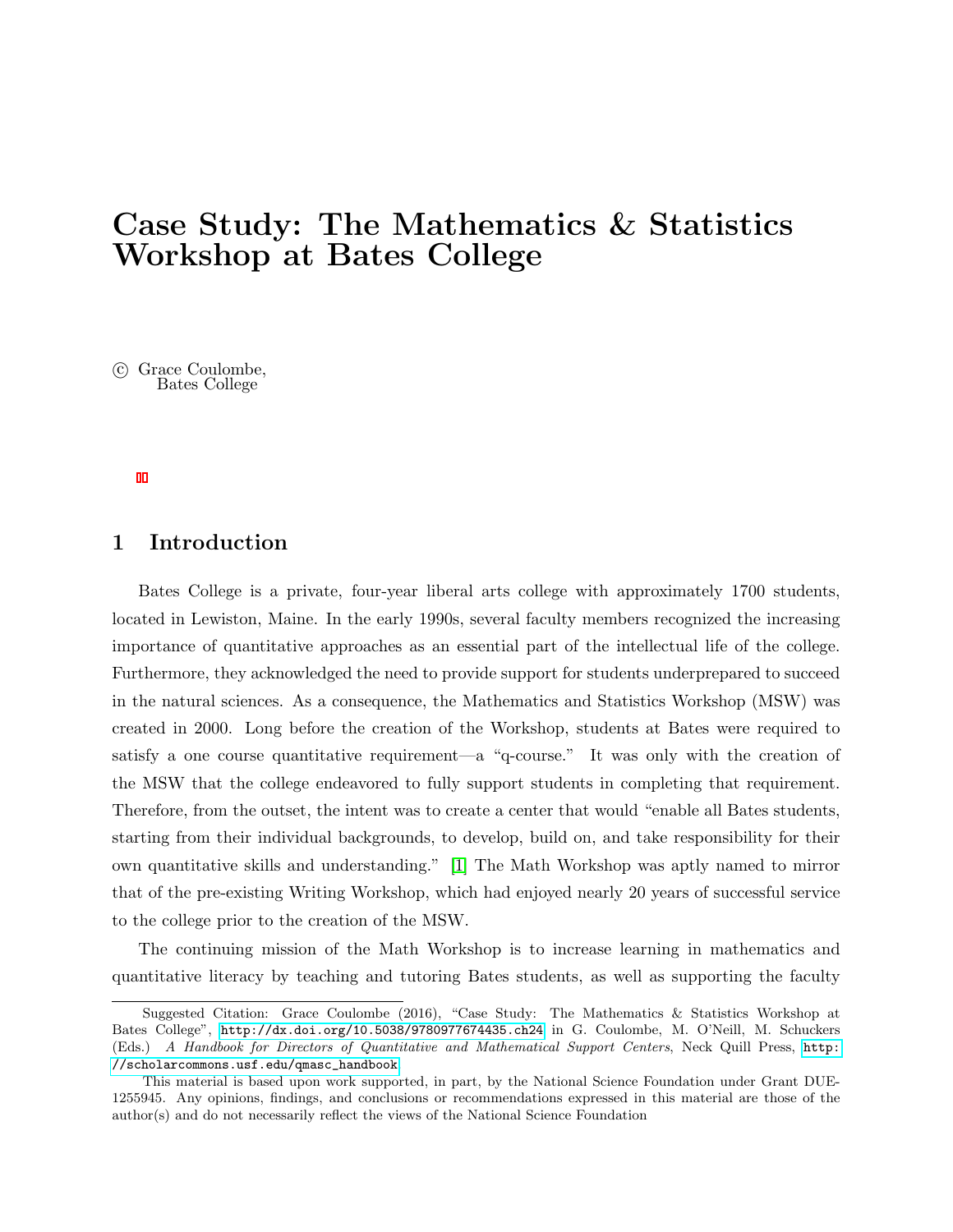across several disciplines. Although it is clear that the MSW seeks to provide enrichment for all q-courses, few professors currently seek assistance in designing q-specific modules for their courses.

Initially the Workshop was centrally located in the old library building. The director's office occupied a room with a two-way mirror overlooking a seminar room formerly used for the observation of psychology experiments. During that first year, the Workshop room housed only one seminar-style table and six chairs and therefore could not support assisting more than 6 simultaneous drop-in visitors. As such, the MSW was plagued with many problems. Because there was insufficient space for both tutors and students to sit, tutors often had to stand while assisting students. The two-way mirror created an awkward dynamic, as students in the Workshop room often felt they were surreptitiously observed by the director from her office. Furthermore, there was no way to control the temperature in the center, which sometimes averaged in excess of 85 degrees.

In 2001, the Workshop moved to a house on the edge of campus, the former home of the history department. The living room of this house, at 319 square feet, became the Workshop room, filled with one large conference table, two small tables each accommodating 1–2 students, one computer, and one chalkboard. The director's office was adjacent to the Workshop room. Gradually, a few small improvements were made through the addition of another chalkboard, a computer upgrade, and the replacement of two small tables with nicer, but still small tables. Because it was separated from the center of campus by a walk of 3–5 minutes, this Workshop space provided a lovely distraction-free zone for students to focus on their work.

However, the space quickly proved too small for the number of students who needed its services. The Workshop room could comfortably accommodate 12 students, but at peak times it was often packed with 18–20 students. At a few times during the semester the MSW might see in excess of 30 students during a 2–3 hour block for drop-in visits, so that it had students sitting on the floor or in the back hallway near the bathroom. The MSW occupied this house for 11 years.

In August of 2012, as part of a wider college initiative to centralize resources, the Math Workshop relocated to the ground floor of the library. This new space, of approximately 1700 square feet, is configured with 4 large tables, 2 medium tables, two small tables, two semi-private cubicles, two computer stations, a projector and screen, a private conference room, a portable chalkboard, and the director's office. In short, the MSW can now comfortably accommodate at least 50 students and tutors simultaneously. The perimeter walls and support pillars are covered with a combination of chalkboards, bulletin boards, and chalkboard paint to allow for most vertical surfaces to double as writing surfaces.

An iPad is used as a dedicated sign-in registry to track visitor usage. Unfortunately, the MSW cannot afford to hire a tutor to sit at a sign-in desk to welcome visitors, ask them to sign-in, and then direct them to a suitable tutor or working group. Consequently, the Workshop occasionally suffers from inconsistency in sign-in practices. Tutors must be reminded regularly to ensure that student visitors sign in on the iPad.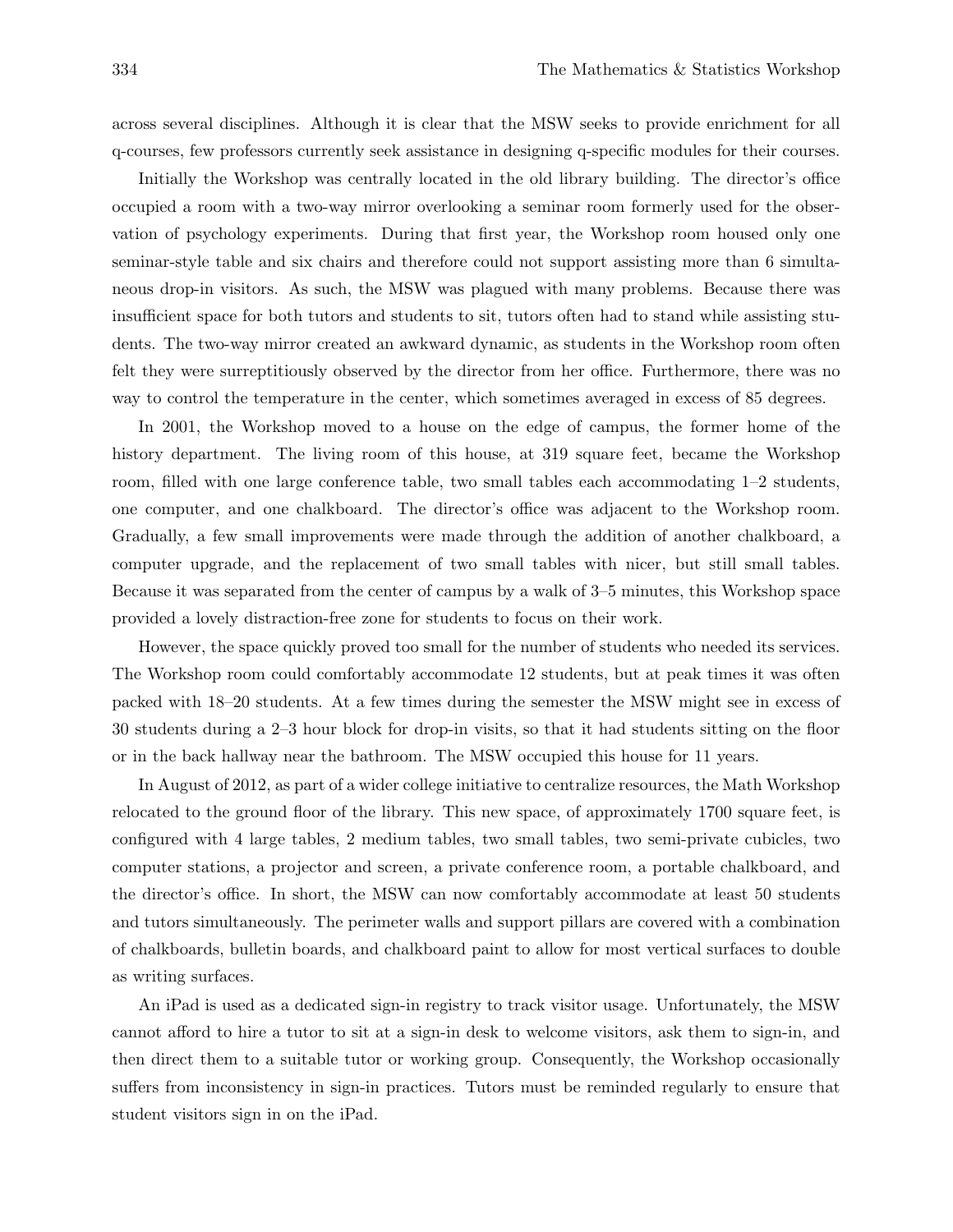

Figure 1: The Mathematics & Statistics Workshop, 2013

The MSW space is open, with nothing more than a two-foot high bookshelf to delineate the math center from the remaining stacks and group study space on the ground floor of the library. Despite the lack of an enclosing wall, students respect the space as reserved for MSW visitors during open drop-in hours. Outside of drop-in hours, it is common to find a variety of math and science students using the MSW space for group study. Fortunately, the Workshop is not located in or near a designated quiet zone of the library, so the MSW does not receive complaints about the noise level during peak times. The openness and visibility of the Workshop help to promote the idea that the center is available for everyone to use and, most importantly, that there is no shame in seeking assistance.

## 2 Center organization and services

The Math Workshop is led by a full-time director. The director reports to the Dean of the Faculty and submits an annual report each summer detailing the work of the center. The director also holds an appointment as a lecturer and teaches one course per year. The MSW does not have an assistant director or an administrative assistant. All of the work at the center is completed by the director and, on average, 35 peer tutors per academic year.

Support for students comes in a variety of forms and is provided by peer tutors and the director.

- Drop-in Help Sessions: The MSW has morning (Mon.–Fri. 10:30am-12pm), afternoon (Mon.– Thurs. 1–4pm, Fri. 1–2:30pm), and evening (Sun.–Thurs. 7–9pm) drop-in hours for students seeking help without an appointment. Students meet with tutors or use the dedicated computers pre-loaded with mathematical and statistical software. At this time, budget constraints prevent the Workshop from having an increased number of drop-in hours. Early mornings are reserved for students to schedule one-on-one private appointments with the director in order to accommodate students who do not thrive in a group tutoring environment.
- Attached Tutors for Selected Courses: In addition to the availability of drop-in hours, each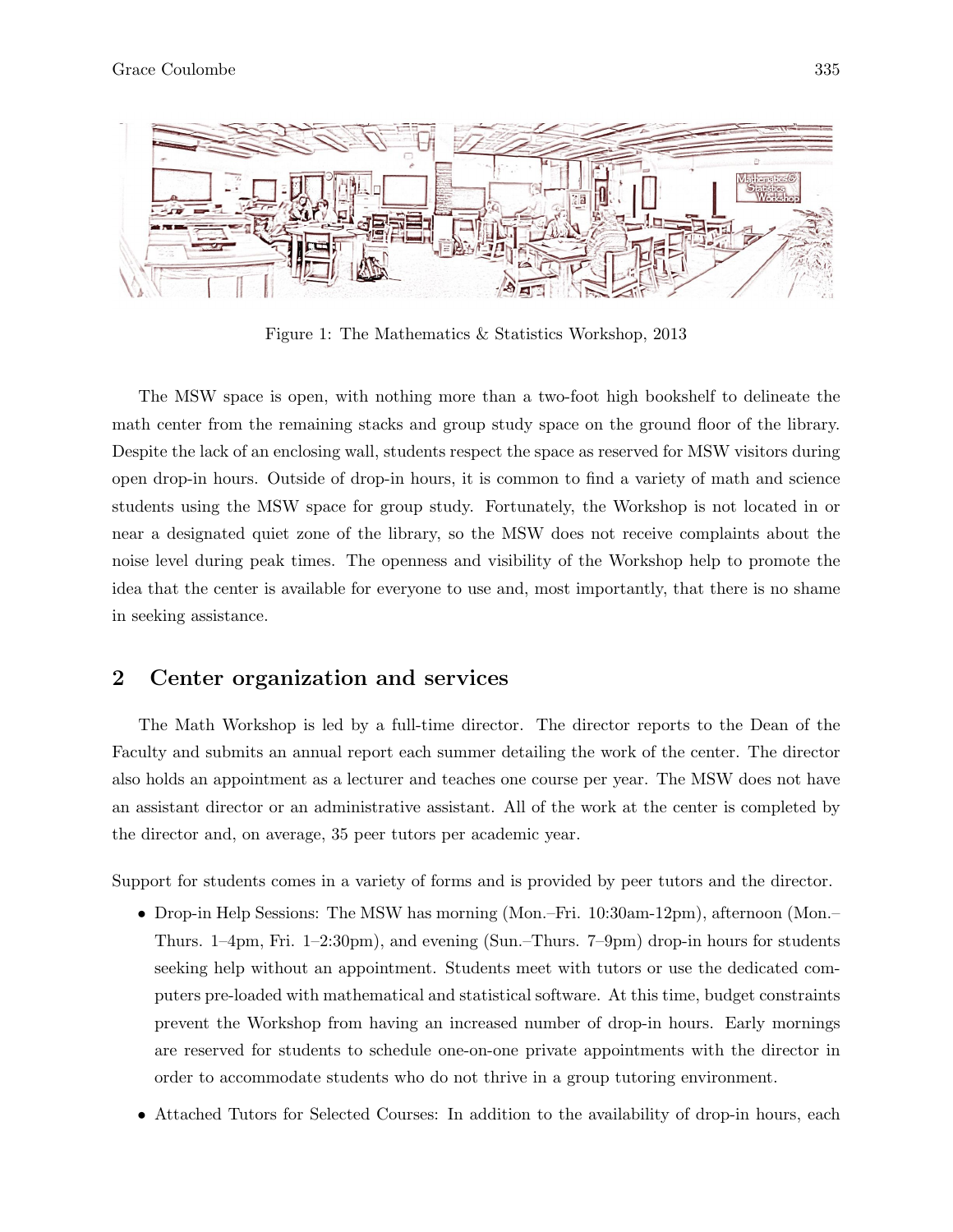section of pre-selected courses has a tutor specifically assigned to work with the students in that class. The list of such courses includes Calculus I, Calculus II, Linear Algebra, Multivariable Calculus, Probability, Mathematical Statistics, and q-courses as needed — such as Working with Data and Great Ideas in Mathematics. Attached tutors attend class at least once per week alongside enrolled students. Depending upon the amount of group work that takes place in the classroom, the attached tutor may also serve in the capacity of a teaching assistant roaming the room to help answer questions. Students schedule appointments, individually or in small groups, to meet with the attached tutor outside of class. Attached tutors also work at least one evening per week in the drop-in center.

- Private Tutoring: Students may request to work individually with a peer tutor in supported math and q-courses. Most private tutoring appointments take place outside of regularly scheduled drop-in hours. (Formerly, subject specific tutoring was administered and funded by the Dean of Students for non-math and non-q-courses. Starting in the fall of 2016, all non-math tutoring will be offered through the newly formed Academic Resource Commons.)
- Support with Technology: Depending upon the expertise of tutors in a given semester, the Workshop provides tutorial sessions to assist students in the use of graphing calculators and software programs including MATLAB, Mathematica, Maple, Prism, SPSS, and the mathematical typesetting program LaTeX.

Support for Faculty — provided solely by the director.

- Class Visits Classes may either visit the center or the director will visit classes in order to introduce students to the location and services of the MSW. In each case, students are provided with a bookmark detailing MSW services, location, contact information, and the URL for web resources. For some courses, the reverse side of the bookmark is customized to include useful formulas.
- Diagnostic Quizzes and Subsequent Reviews Upon request, the director works closely with departments and individual instructors to design non-credit-bearing diagnostic quizzes to assess student proficiency with pre-requisite algebra, pre-calculus, or q-skills necessary for a given course. Each department or instructor identifies a threshold for determining sufficient proficiency of the requisite skills. While all students are welcome to attend the subsequent "just-in-time" review sessions, those students scoring below the predetermined threshold are strongly encouraged, and occasionally required, to attend the associated reviews. The number and duration of review sessions is determined by the amount of material the department wishes to be covered. These diagnostic quizzes serve a vital and proactive role in helping to identify at-risk students early in the semester so that they may be connected with appropriate resources.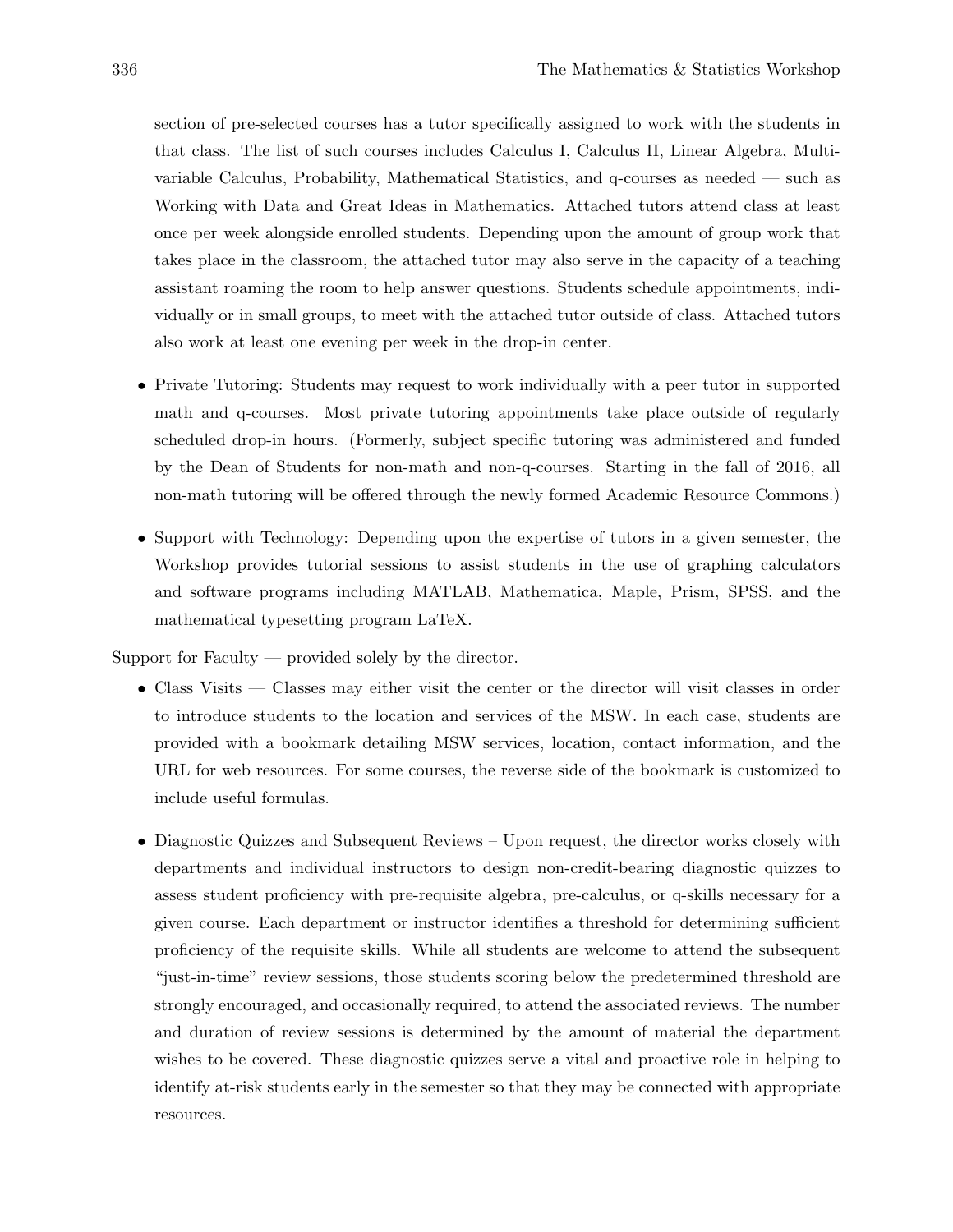For example, the diagnostic quiz for students of Scientific Approaches to Environmental Issues, the methods course for environmental studies majors, focuses on skills using exponents, logarithms, significant figures, dimensional analysis, and linear and exponential models. After the quizzes are scored, the Workshop director and the course instructor discuss the results with the students as well as the resources available, including a targeted review session, for students to improve their proficiency with such skills.

• In-Class Workshops and Guest Lectures — The director works closely with classroom instructors to design and lead in-class workshops or guest lectures as a one-off primer for a given set of topics on quantitative skills to accompany a specific course. Such workshops may also include information on writing with numbers.

For example, the MSW annually visits a class meeting of Interdisciplinary Studies: Methods and Modes of Inquiry, the methods course for students majoring in an interdisciplinary program. Students read, "Size: It's Personal" Chapter 2 of Blastland and Dilnot's The Numbers Game. This reading jumpstarts the conversation about writing with numbers. The authors charge readers to clarify the significance of numbers by asking, "Is that big?" [2] This discussion, coupled with a short primer on basic statistics, provides the starting point of continued class discussions on constructing arguments making use of quantitative data.

## 3 Staffing, Hiring and Training

The hiring of peer tutors is a multi-step procedure consisting of an application, an interview, and training. Interested students start by completing an online application to be a tutor, which asks for information about relevant experience, previous coursework, references, an unofficial transcript, and the types of tutoring roles in which the student is interested. There are multiple tutoring roles within the MSW: drop-in tutors, private tutors, attached tutors, and community tutors. Community tutors are those who wish to work with local high school and community college students, such tutors are not paid by the MSW.

The second stage of the application process consists of a two-part interview, which usually lasts about 30 minutes. Prior to the interview, applicants are provided with a list of math problems they may be asked to solve or discuss during the interview. The applicant first meets with the director to discuss details of relevant experience, as well as the reasons the applicant wishes to be a tutor. In addition, the tutor is asked to discuss the solution to a common math problem with the director. Next, the applicant is interviewed by at least 2 experienced tutors. During this part of the interview, the applicant and tutors engage in a mock tutoring scenario to gauge how the applicant will respond to a variety of common issues that might arise in a tutoring session. After the completion of interviews, the director meets with tutor interviewers to discuss each candidate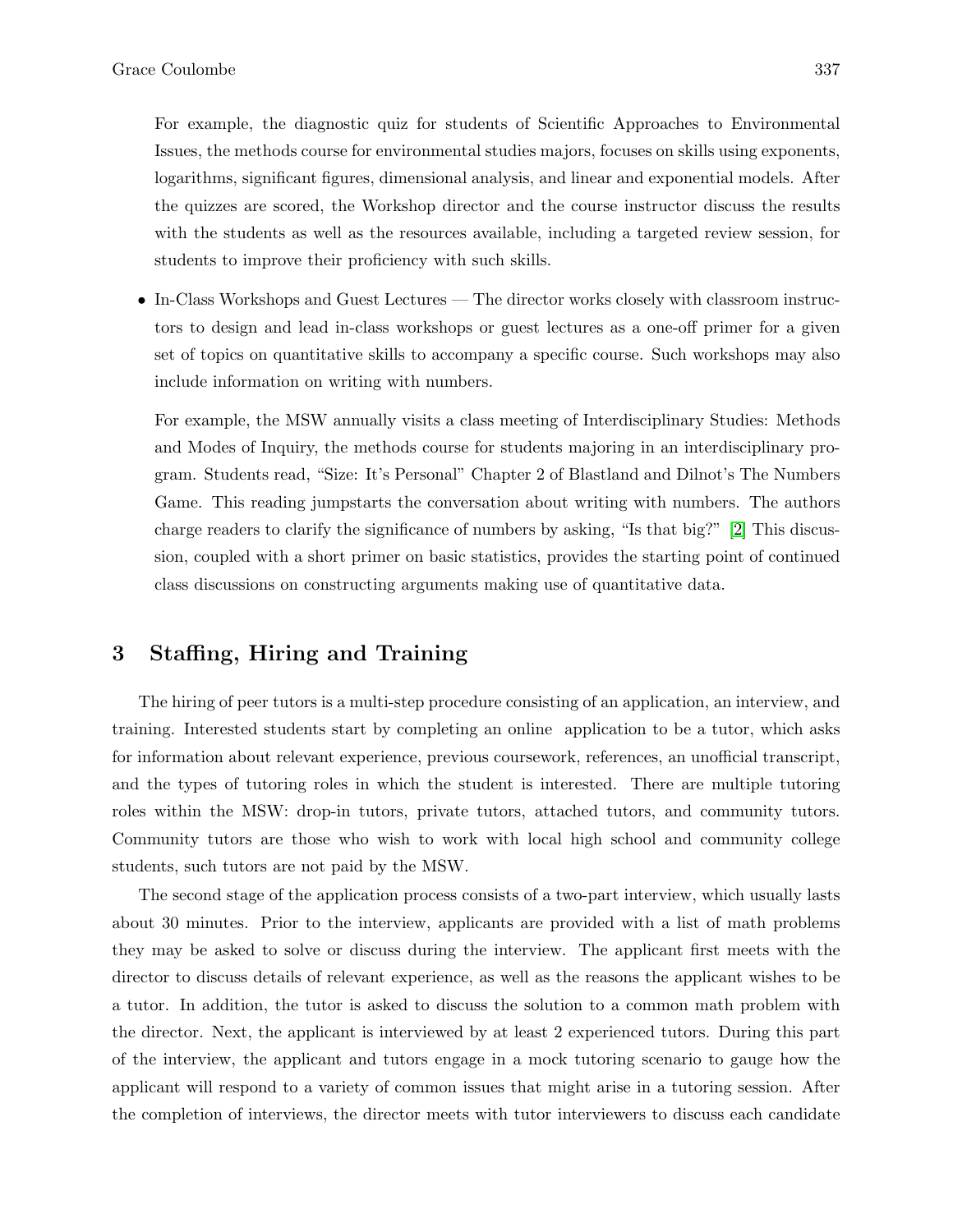and the associated hiring decision.

The problem-solving and mock tutoring session portions of the interview are crucial in helping to identify potential problem areas for the director to monitor during the first few weeks of work for the new hire. In the cases where an applicant displays considerable nervousness or stumbles through the interview, the applicant may be hired for a probationary period. This tutor will work under close supervision for at least one semester; if acceptable progress is made, then the tutor will be rehired for future semesters. If the tutor does not show improvement, they will not be re-hired.

In short, this two-stage application process coupled with the professorial references arms the director with considerable evidence and subsequent justification on which either to hire or not to hire a given applicant.

Tutors are required to participate in training sessions. The bulk of the training is conducted in a 4.5-hour session. Depending upon scheduling and coordination with other peer-to-peer services on campus, additional 1-hour (or 90-minute) training sessions are offered combining tutors/mentors from the various services. For example, a group training session on ethics is conducted for math, writing, peer science leaders, and non-math subject tutors.

Prior to the initial training session, tutors receive an electronic copy of a tutoring manual addressing topics related to payroll paperwork, submitting time sheets, basic procedures, tutoring goals and responsibilities, general tips, and expectations. Upon arrival at the training session, tutors take an informal quiz to verify that they have read the manual. The 4.5-hour block of training starts with a quick review of selected elements of the training manual, followed by an in-depth series of activities and discussions focused on problem solving, learning styles, strategies for effective sessions, common tutoring scenarios, working one-on-one, working with small groups, and professional behavior.

### 4 Community Interactions

As a member of the faculty, the director is required to serve on a variety of committees, some for a limited amount of time and others indefinitely. The director has served on the following: the Curriculum and Calendar Committee (4 years), the Learning Commons Advisory Group, Faculty Commons Advisory Board, the Peer Writing Coordinator search committee (2007), and the Writing Specialist for the Sciences and Quantitative Writing search committee (2014).

In 2004, when Bates was considering changing distribution requirements, the director participated in researching quantitative reasoning requirements at peer institutions. A primary focus of this research involved taking a team of 3 faculty members to a MAA-PREP Workshop on Quantitative Literacy Across the Curriculum. After returning from the workshop, the director reported to the general education design teams regarding possible directions to take in strengthening the existing q-requirement. One such suggestion included a two-course q-requirement, entitled Q1 and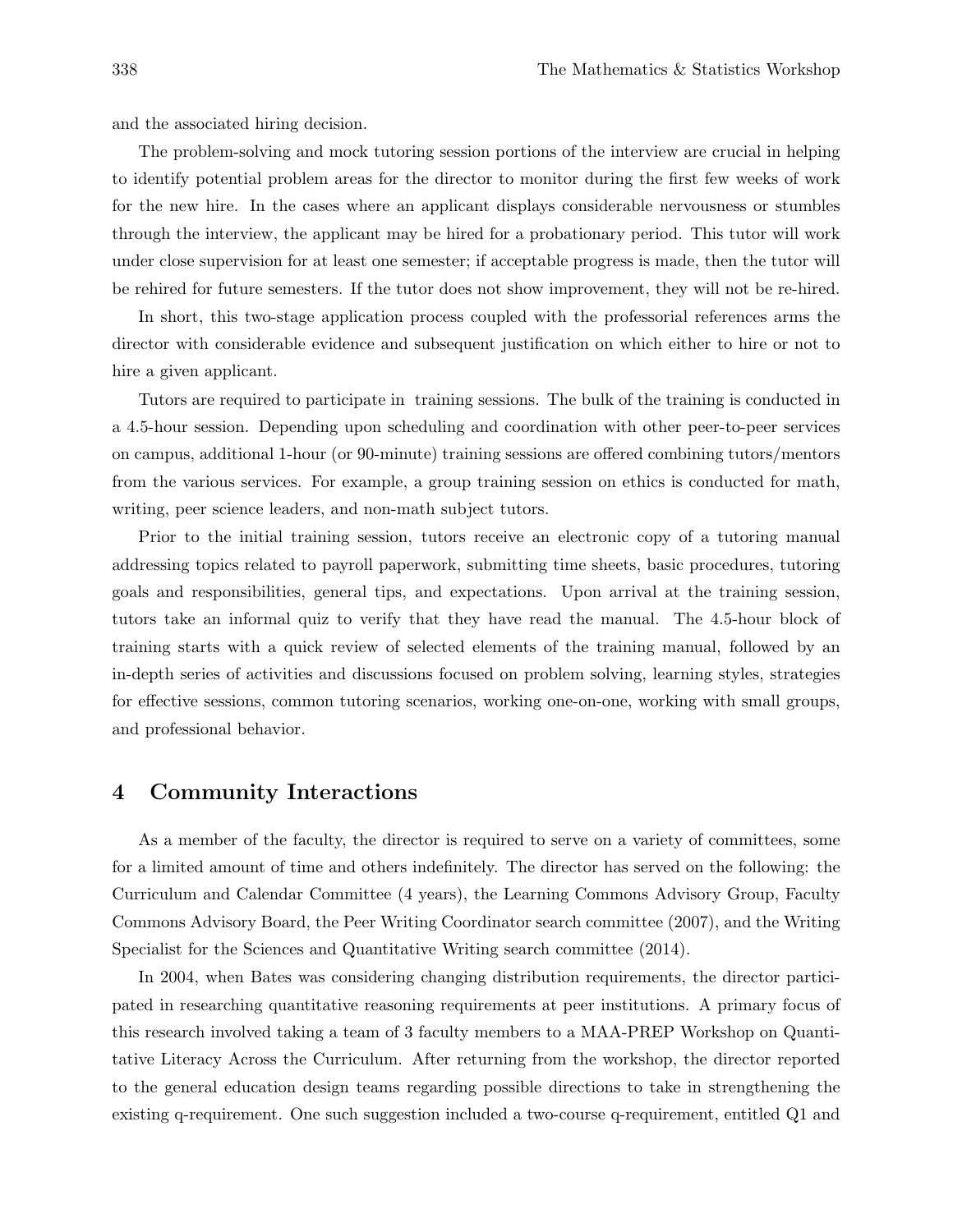Q2, intended to mirror the three-course (W1, W2, W3) writing requirement. This model allowed for Q1 to be completed by means of an introductory quantitative reasoning course (or by passing a q-skills proficiency test). The completion of Q2 would be satisfied by completing any one of several q-courses across the curriculum, but ideally, students would take their Q2-course within with their major. In the end, the design team did not adopt this suggestion, but opted to focus more on other (non-q) features of the general education requirements. As such, the q-requirement at Bates continues to be satisfied through the completion of one course or course equivalent from a pre-approved list. The only change implemented by the design team regarding q-courses was the process by which such courses gain the q-classification. Following the recommendation of the MSW director, the list of criteria for classification of q-courses is based upon readings from *Mathematics* and Democracy [3].

In 2008, the director spearheaded a Dean of Faculty sponsored workshop on "Expanding Q courses: Beyond the Natural Sciences." Guest speakers were brought in to discuss exciting work done in a selection of humanities or social science based q-courses at peer institutions. Despite an attempt to publicize this event widely, attendance was severely limited due in part to the arrival of a major blizzard coupled with what is considered to be a lack of faculty "buy-in" on non-traditional q-courses.

In early 2009, the Dean of Faculty's office charged a committee, including the MSW director, to revisit the q-requirement and its associated assessment. Bates and Bowdoin Colleges were awarded funds by the Teagle Foundation for a 3-year joint project to design a q-skills assessment test administered to incoming first-year students and a strategy for assessing the college quantitative requirement. The Bates-Bowdoin Quantitative Reasoning (BBQR) collaborative project began with a careful study of Bowdoin's existing q-skills test, redesigning, and piloting the new exam. As a consequence, the q-skills test is now used at both Bates and Bowdoin Colleges. The project also resulted in multiple information sessions and workshops (on both campuses) focused on quantitative reasoning across the curriculum, reasoning from evidence, and how faculty advisors might use the q-skills test results to best advise first-year students. While the BBQR project has ended, work continues at each college regarding next steps.

Despite this seeming endorsement from the college administrators to highlight the need for quantitative reasoning across the curriculum, the wider faculty at Bates has yet to fully embrace that goal. The director's attempts to promote quantitative literacy have not succeeded in reaching beyond the faculty in the natural sciences and those social sciences that frequently utilize statistical tools. Consequently, the majority of services emanating from the Math Workshop are focused on traditional mathematics, scientific, and statistical topics. Rarely does the Workshop get to focus on subtle and nuanced instances of quantitative reasoning embedded in contextual environments in the humanities.

Lastly, the director intermittently collaborates with writing specialists, from the Writing at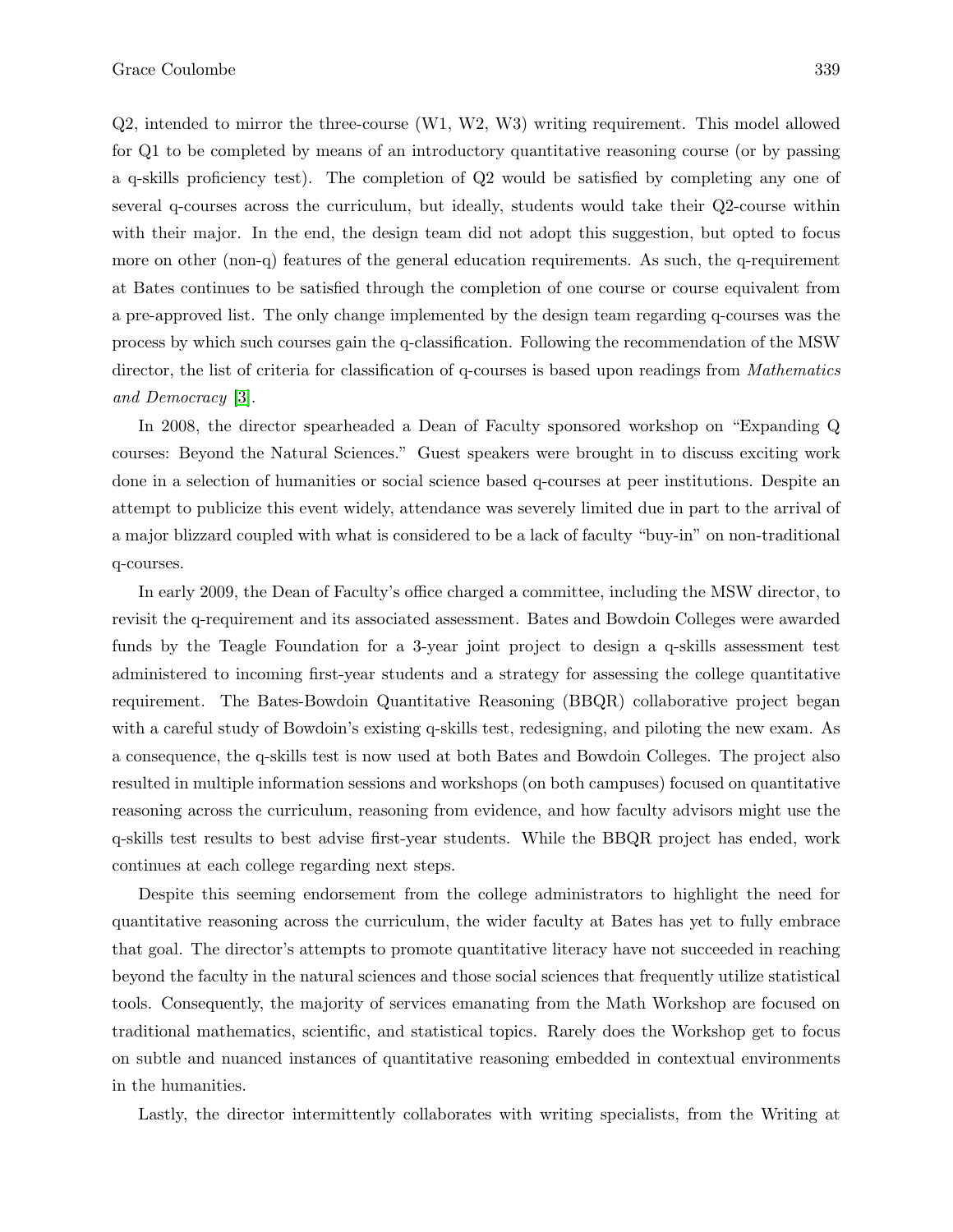Bates program, to design and conduct a variety of workshops on writing with numbers or presentation feedback for students in courses with a significant quantitative component. Thus far, the workshops on writing with numbers have been only lightly attended, whereas the workshops providing timely feedback for students a few days before they give a public presentation have found more success.

## 5 Assessment at the Center

Every five years the Dean of Faculty's office conducts an internal assessment of the Workshop by soliciting letters and surveys from students and faculty who have used the services of the MSW. The responses, combined with past annual reports and MSW visitor data, are used to evaluate the director and MSW services.

Within the MSW, assessment takes a variety of forms. At the end of each semester, online surveys are used to gather information about the quality of services, the proficiency of the both drop-in and private tutors, and whether or not the physical layout of the MSW is conducive to learning. This information is used to improve the services provided and to determine whether new services may needed.

Statistical summaries regarding the usage of the MSW are generated using the visitor registry data gathered from the iPad sign-in app, private tutoring reports, attached tutoring reports, and sign-in data from specialized help sessions and workshops. This data is included as part of the annual report submitted to the Dean of the Faculty each August.

The following is a sub-collection of a data summary provided to the Dean of the Faculty regarding the usage statistics of the MSW in 2012-2013:

- 408 students used at least one service of the Math Workshop.
- 2005 drop-in tutoring sessions were provided to 398 students.
- 517 private tutoring sessions totaling 741 hours were provided to 47 students.
- 91 students scheduled 337 private tutoring sessions with their *attached tutor* totaling 307.75 hours. (In 2012-2013, each section of Calculus I, Calculus II, and Probability was assigned an attached tutor for the semester due to anticipated high demand for private tutoring.)
- 10 students used private tutoring services only, no drop-in hours.
- 3031 combined interactions with students: private tutoring, drop-in help, and formal review sessions. (This number doesn't include informal advising meetings.)
- 76\% of all drop-in tutoring sessions were devoted to Calculus.
- 54\% of the afternoon drop-in sessions were devoted to Calculus.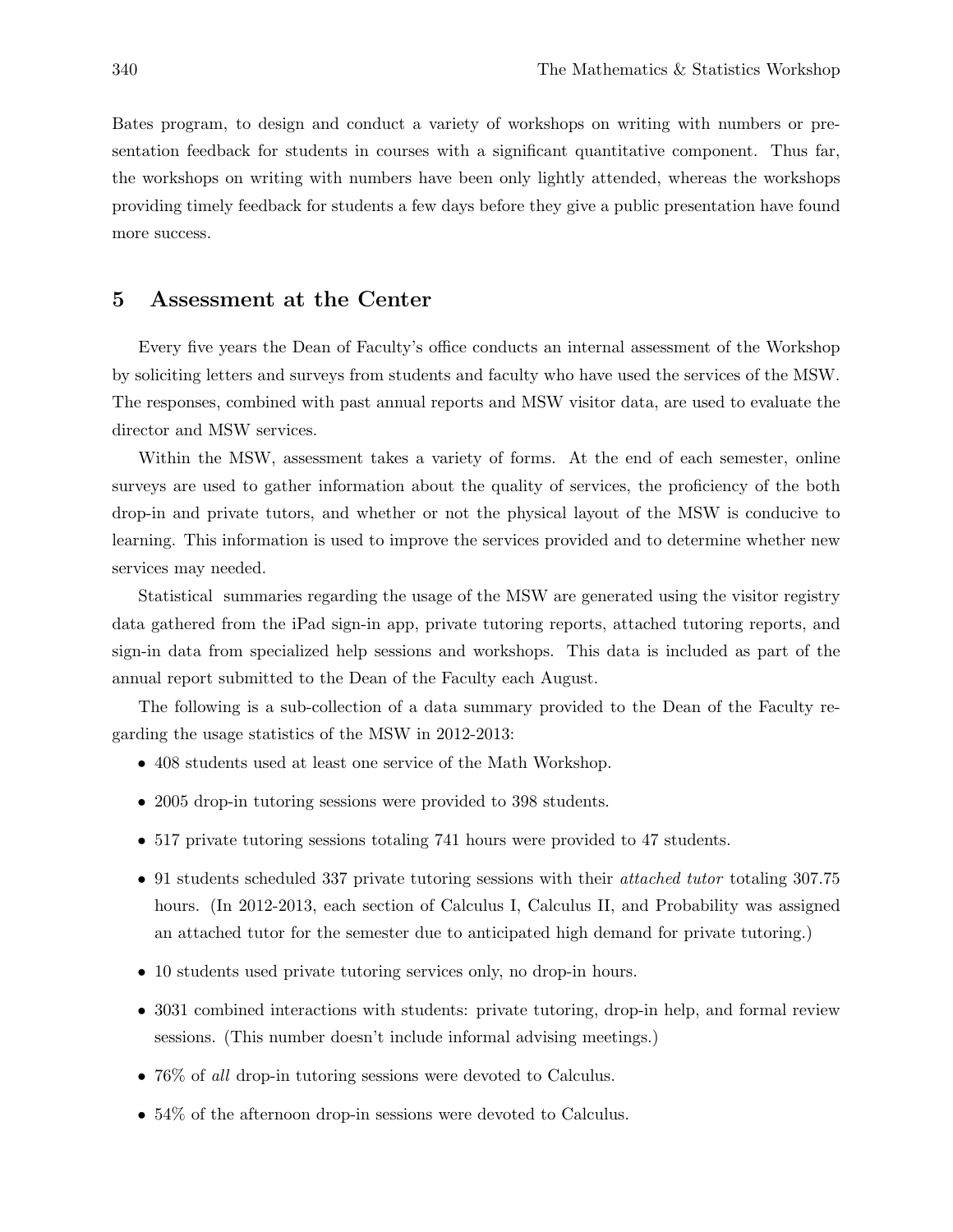- 50% of students seeking assistance were first years, 28% were sophomores, 13% were juniors, and 9% were seniors.
- 47 students received *private* tutoring in the following topics: GRE Prep, Pre-calculus review, Calculus I and II, Linear Algebra, Multivariable Calculus, Abstract Algebra, Introduction to Abstraction, Intermediate Microeconomics, Econometrics, and Statistics for Economics.
- 3 consultations provided for Senior Thesis students majoring in geology, biology, and environmental studies.
- The 54 peer tutors employed by the Workshop had majors in Mathematics, Physics, Chemistry, History, French, Spanish, Music, Art and Visual Culture, Biology, Biological Chemistry, Engineering (3-2 program), Economics, and Politics.

## 6 Additional Remarks

Many of the obstacles encountered in the life the Math Workshop are similar to those of most QMaSCs at similar institutions. Finding a suitable space, both sufficiently large and comfortable, was certainly a challenge. However, patience won out, and the MSW currently occupies a space large enough to accommodate the future growth of program offerings as well as any potential increase in the number of daily visitors.

Likewise, the MSW continues to face challenges in securing sufficient funding. In the mid-2000s, the director rightly argued that math/q-tutors deserved a higher wage compared with other campus jobs that do not require specialized knowledge or formal training. The Office of Student Employment (SEO) agreed to a wage increase to \$10 per hour for all trained MSW tutors. Unfortunately, the economic crisis of 2008, coupled with an increased demand for tutors, caused the MSW to exceed its budget for several years in a row. Consequently, the director struck a deal with the Dean of the Faculty (DOF) and SEO to reduce the wage of trained tutors to \$8.50 per hour in exchange for an additional \$7000 per year in the budget allocated to the MSW for student wages. This budget increase is a testament to the valuable services provided by the MSW and the DOF's commitment to providing academic resources; however, the MSW tutors continue to be underpaid compared to tutors and mentors at peer institutions.

The MSW continues its never-ending campaign of fostering a reputation as a location providing valuable services that are not limited to remedial mathematics. By far, the most effective means of promotion and public relations comes from word-of-mouth recommendations by the students who repeatedly use the Workshop's services. Class visits by the director alone can never compete with a strong testimonial from a friend or classmate when students are considering whether or not to visit the Workshop.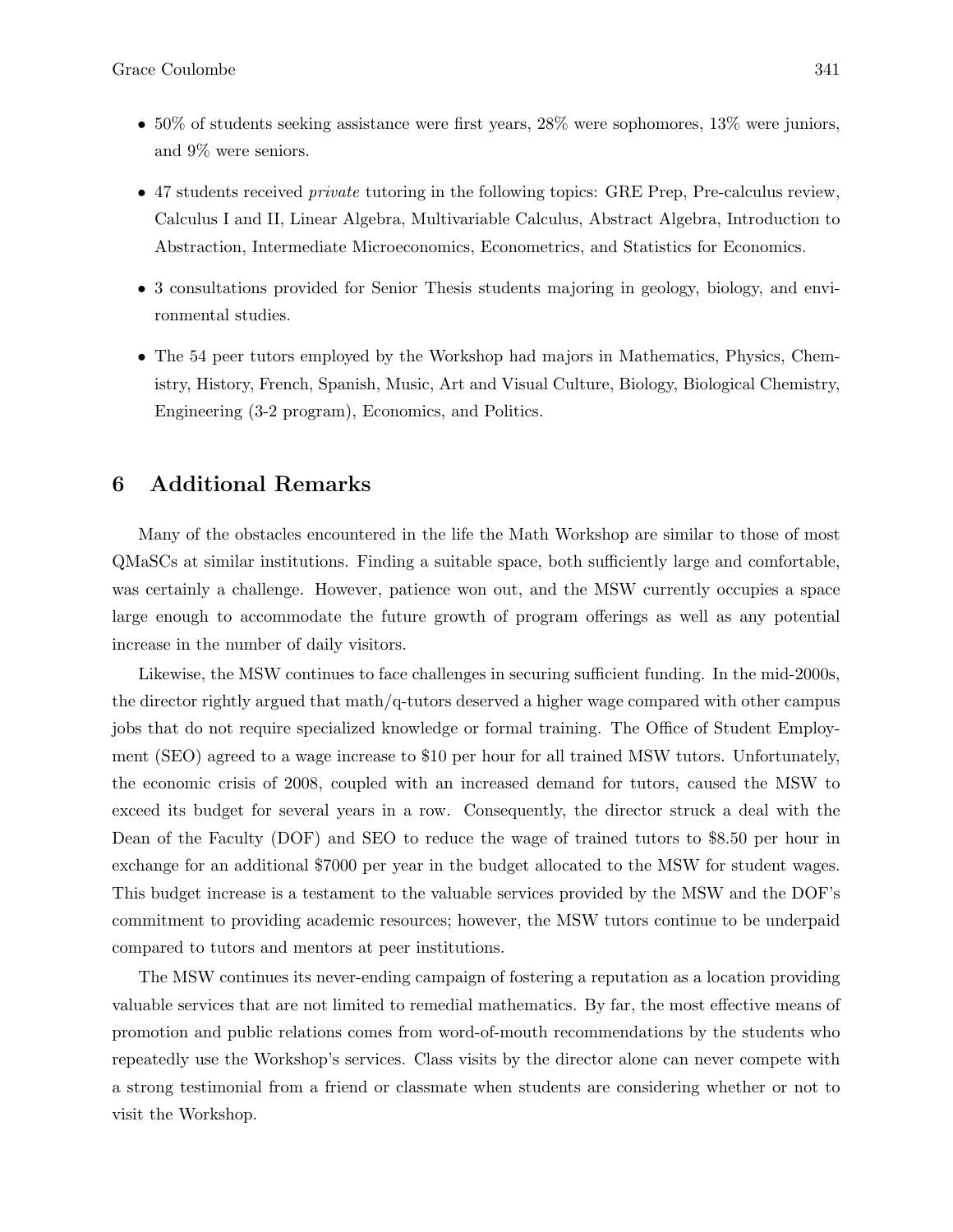The director regularly posts a "Problem of the Week" on the central support pillar of the Workshop. The first three students to solve the puzzle earn their choice of a puzzle or a lightweight messenger bag bearing the MSW logo. Repeatedly, the problem of the week captures the attention of students who are merely wandering through the ground floor of the library. Most often, students who regularly visit the workshop are among the winners, but the list of previous winners also includes those not enrolled in any math, science, or q-course. In some cases, the winners have inquired about the possibility of becoming a math tutor.

Directors who are new to running a QMaSC or who are creating a QMaSC from the ground up should expect to encounter their fair share of obstacles. A healthy dose of patience is required as a director works to gain faculty buy-in for activities and programs surpassing remedial support, building a reputation for providing valuable services, bargaining for a space that allows for expansion, and advocating for staff and student workers.

## 7 Bibliography

- [1] D. Haines, L. Malloy, C. Schwinn, and A. Scott, "Proposal for the Establishment of the Bates College Mathematics Center." submitted to the Bates College Administration, July 1998.
- [2] M. Blastland and A. W. Dilnot, The Numbers Game: The Commonsense Guide to Understanding Numbers in the News, in Politics, and in Life,. New York: Gotham Books, 2010.
- [3] L. A. Steen, Mathematics and Democracy: The Case for Quantitative Literacy. Princeton, NJ: National Council on Education and the Disciplines, 2001.

## 8 Acknowledgements

I would like to extend my sincerest appreciation to Misty Beck, Writing Specialist in the Social Sciences and Interdisciplinary Programs at Bates for her thoughtful comments on drafts of this case study. Likewise, I am thankful for the support and advice of Hillory Oakes, the former director of Writing at Bates. My heartfelt thanks are offered to Michael Schuckers and Mary ONeill for their comments on the early drafts of this document. Lastly, I would like to thank the National Science Foundation for its generous support of the QMaSC Handbook project through NSF grant number 1255945.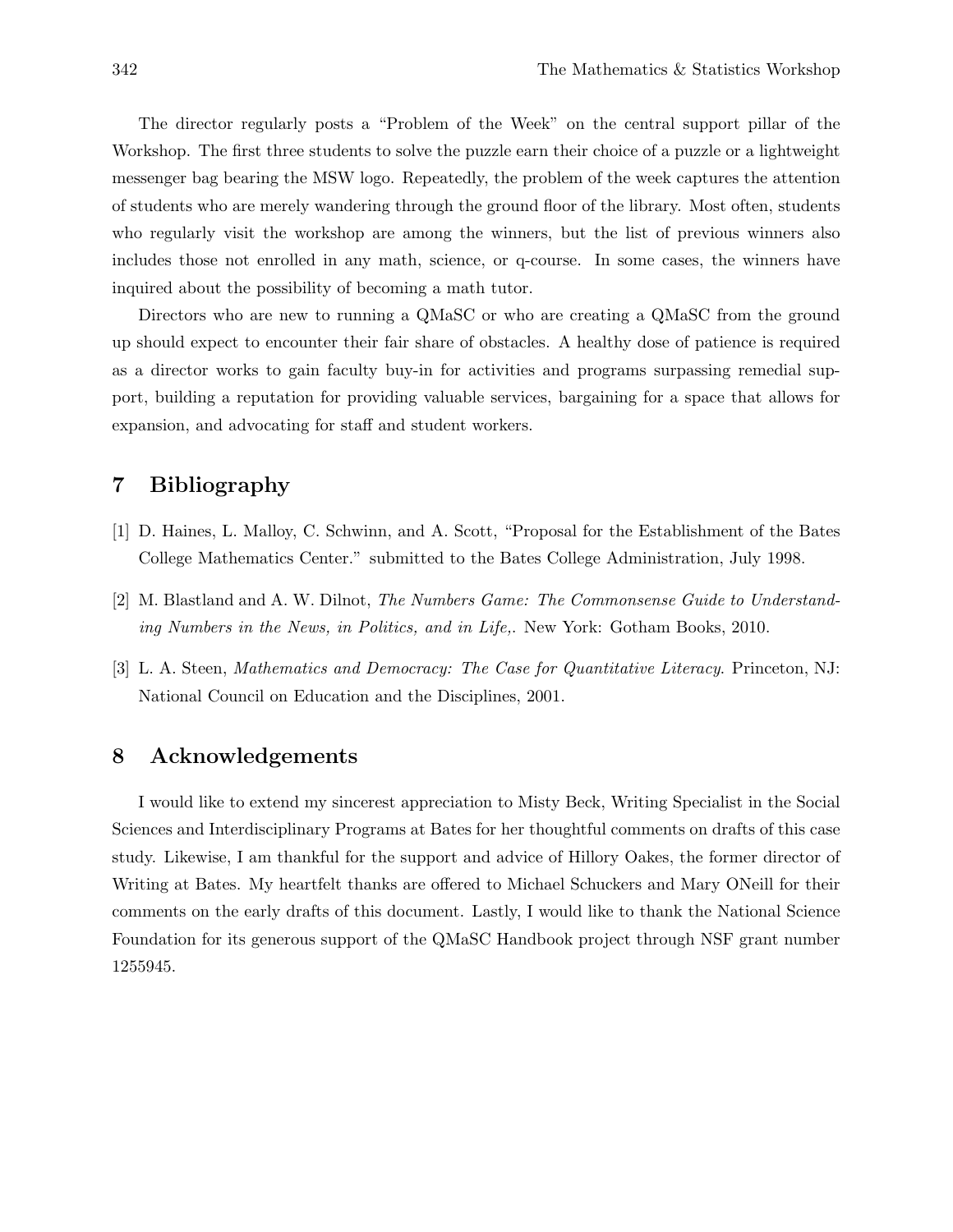## 9 Appendix

## Links to web forms:

Tutor Job Application <http://www.bates.edu/math-stat-workshop/for-tutors/tutor-job-application/>

Tutor Request Form <http://www.bates.edu/math-stat-workshop/for-students/private-tutor-request-form/>

Bi-Weekly Private Tutoring Report Form <http://www.bates.edu/math-stat-workshop/for-tutors/private-tutoring-report-form/>

Bi-Weekly Attached Tutoring Report Form <http://www.bates.edu/math-stat-workshop/for-tutors/attached-tutor-activities-report-form/>

Private Tutor Evaluation Form <http://www.bates.edu/math-stat-workshop/private-tutor-eval/>

Drop-in Hours Evaluation Form <http://www.bates.edu/math-stat-workshop/drop-in-eval/>